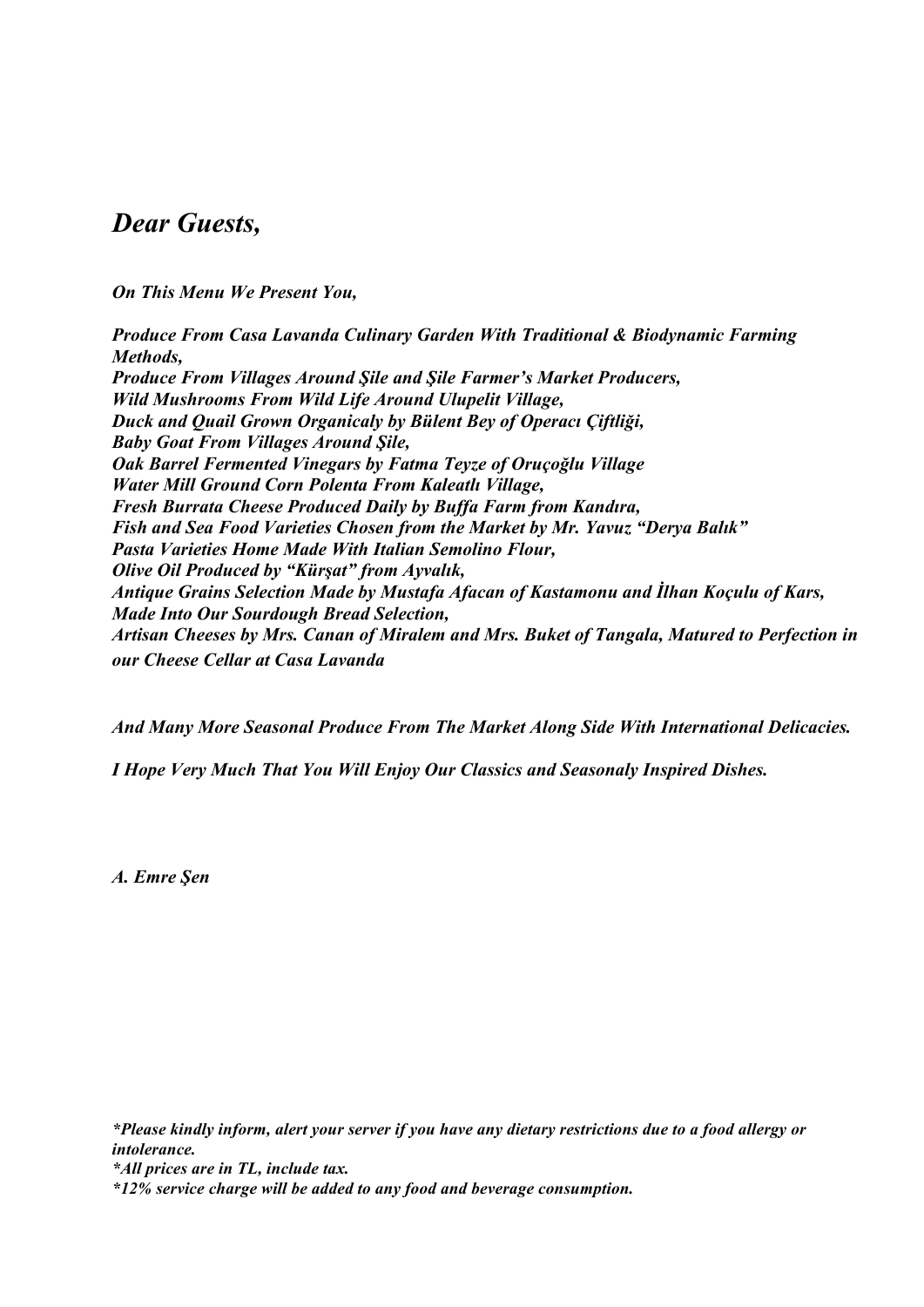### *Tasting Menu*

*Beetroot & Goat Cheese Tart*

*Wild Arugula, Basil, Cherry Tomatoes*

*...*

*Babakale Tuna Tartare Crispy Sourdough Bread, Wild Thyme & Pine Nut ...*

*Charred Asparagus Bottarga\*, Grapefruit & Chives Beurre Blanc \*Bottarga is a salt cured, dried fish roe.*

*...*

#### *Agnolotti\**

*Filled with Burrata & Mascarpone, Roasted Cherry Tomatoes \*Agnolotti is a handmade Piemonte style pasta variety.* 

*...*

*Slow Roasted Baby Goat "Dövme Keşkek", Chickpea, Fig-Plum "Sızma" ...*

*Artisan Cheese Selection*

*From Producers: "Miralem" and "Tangala" Matured at Casa Lavanda Plateau Honey from the Black Sea City of Artvin*

*...*

*Sorbet*

*...*

*X.O. Chocolate Terrine 99% Chocolate, X.O. Cognac, Citrus Preserve*

*725*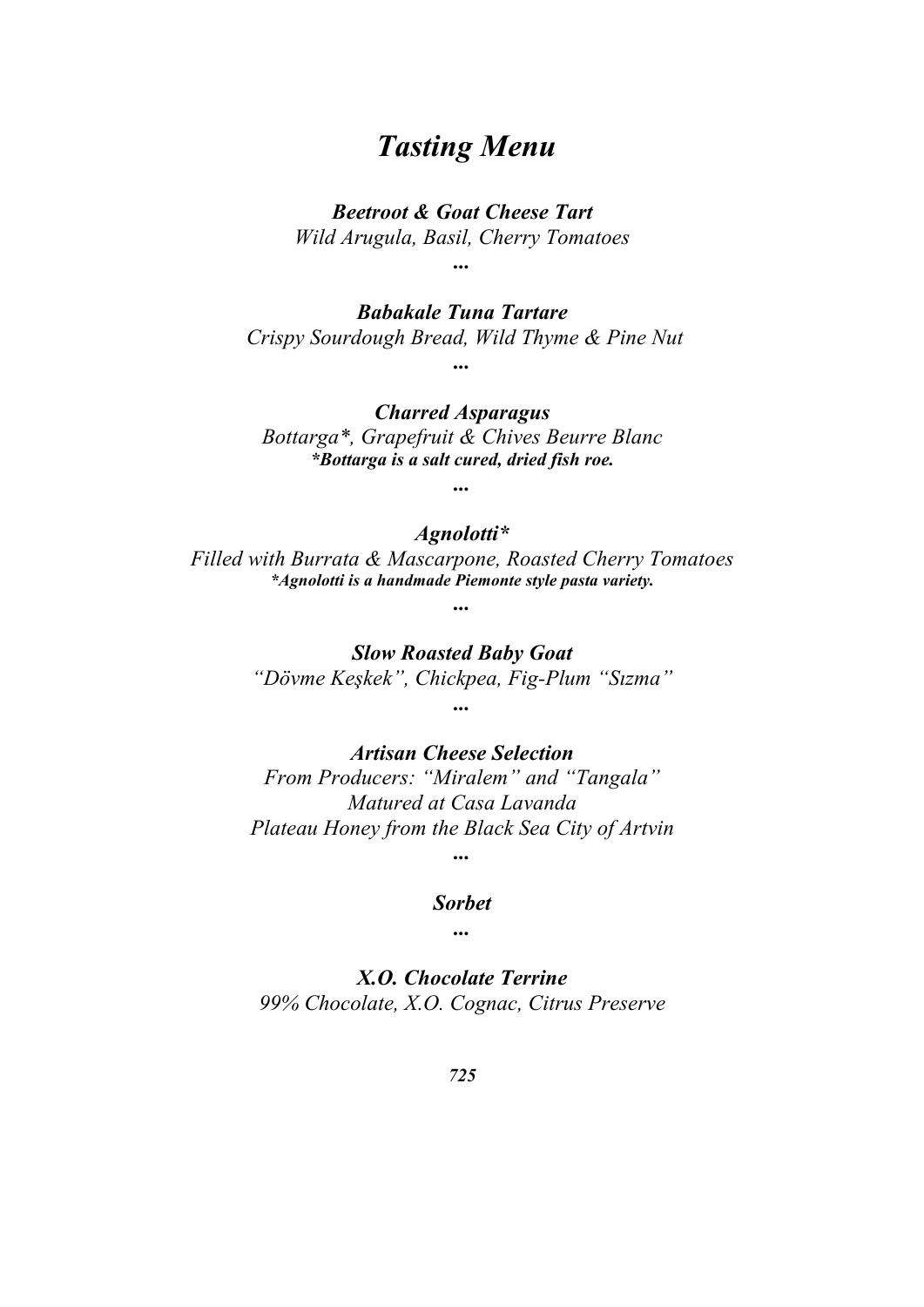# *Starters*

*Cold*

### *İskenderun Red Prawn & Avocado Rolled in Cucumber, Apple, Lime Mayo 160*

*Beetroot & Goat Cheese Tart Wild Arugula, Basil, Cherry Tomatoes 136*

*Beef Carpaccio Truffle Sauce, Walnut, 18 mo. Grana Padano, Arugula 150*

*Tuna Tartare Crispy Sourdough Bread, Wild Thyme & Pine Nut 158*

*Buffalo Milk Burrata Strawberry, Purslane, Nigella Seeds, Basil, Country Bread Crouton and Balsamic Vinegar 210*

> *Cheese Tangala & Miralem Dairy Farms Cheeses, 18 mo. Grana Padano 215*

*\*\*Charcuterie Prosciutto Crudo di Parma, Italian Salami, Bresaola 275*

*\*\*Contains pork.*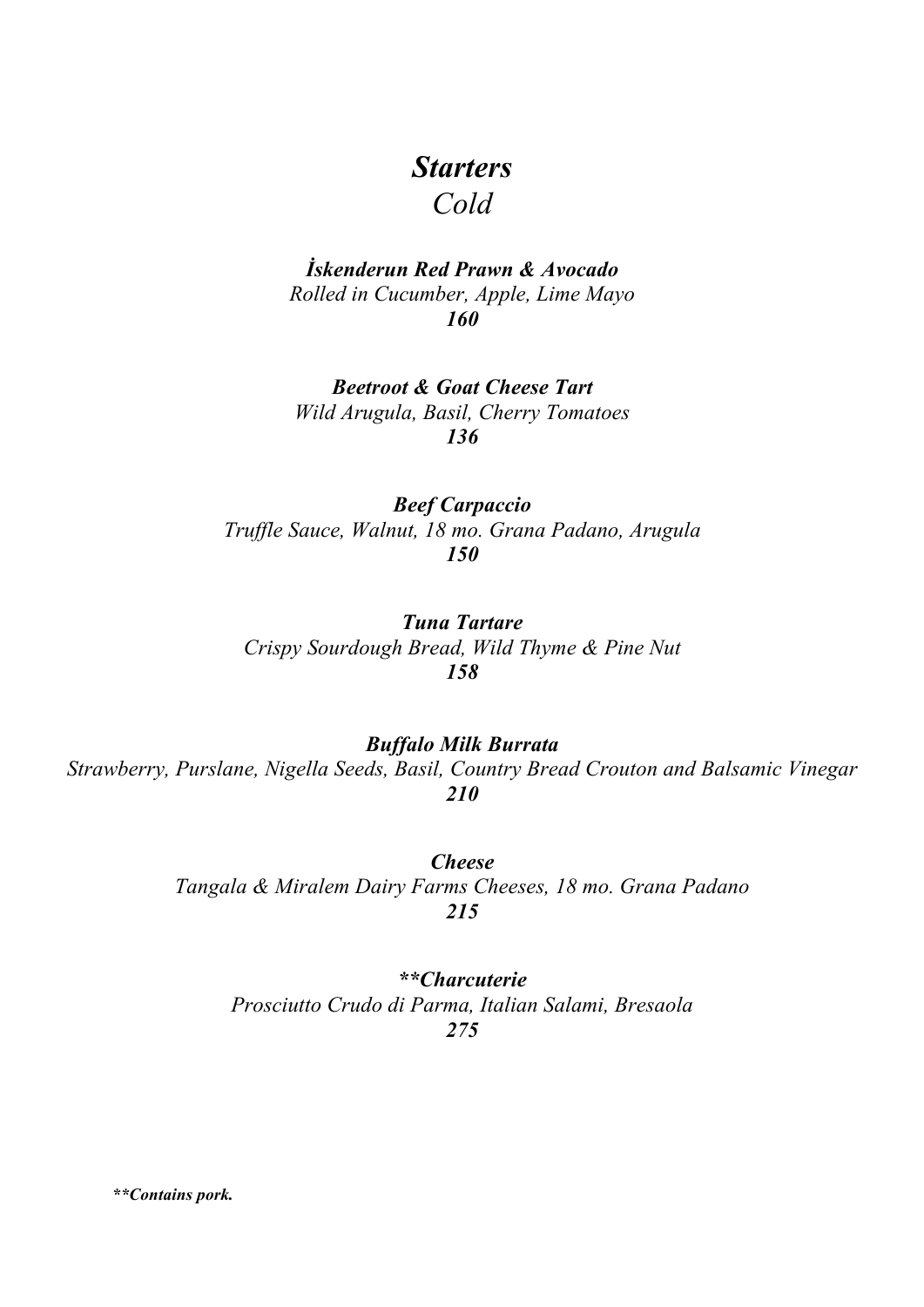### *Starters Hot*

*Truffle Scented Zonguldak "Kuzu" Chestnut Soup Morel Mushroom 124*

*Homegrown Arugula, Kale & Basil Soup* 

*Pine Nut Gremolata, Roasted Cherry Tomato 112*

*Charred Asparagus Bottarga\*, Grapefruit & Chives Beurre Blanc 165 \*Bottarga is a salt cured, dried fish roe.*

*Artichoke Flan Fava Bean, Artichoke Heart, Fonduta Piemontese, Dill 140*

*Smoked Octopus Chickpea Purée, Buttermilk Dressed Purslane 188*

*Baby Calamari Beluga Lentil, Roasted Cherry Tomato, Basil Pesto 162*

> *Pan Seared Quail Chanterelle Mushroom Watermill Ground Corn Polenta 204*

*Pan Fried "Foie Gras de Canard" Red Wine Glazed Fig, Brioche 520*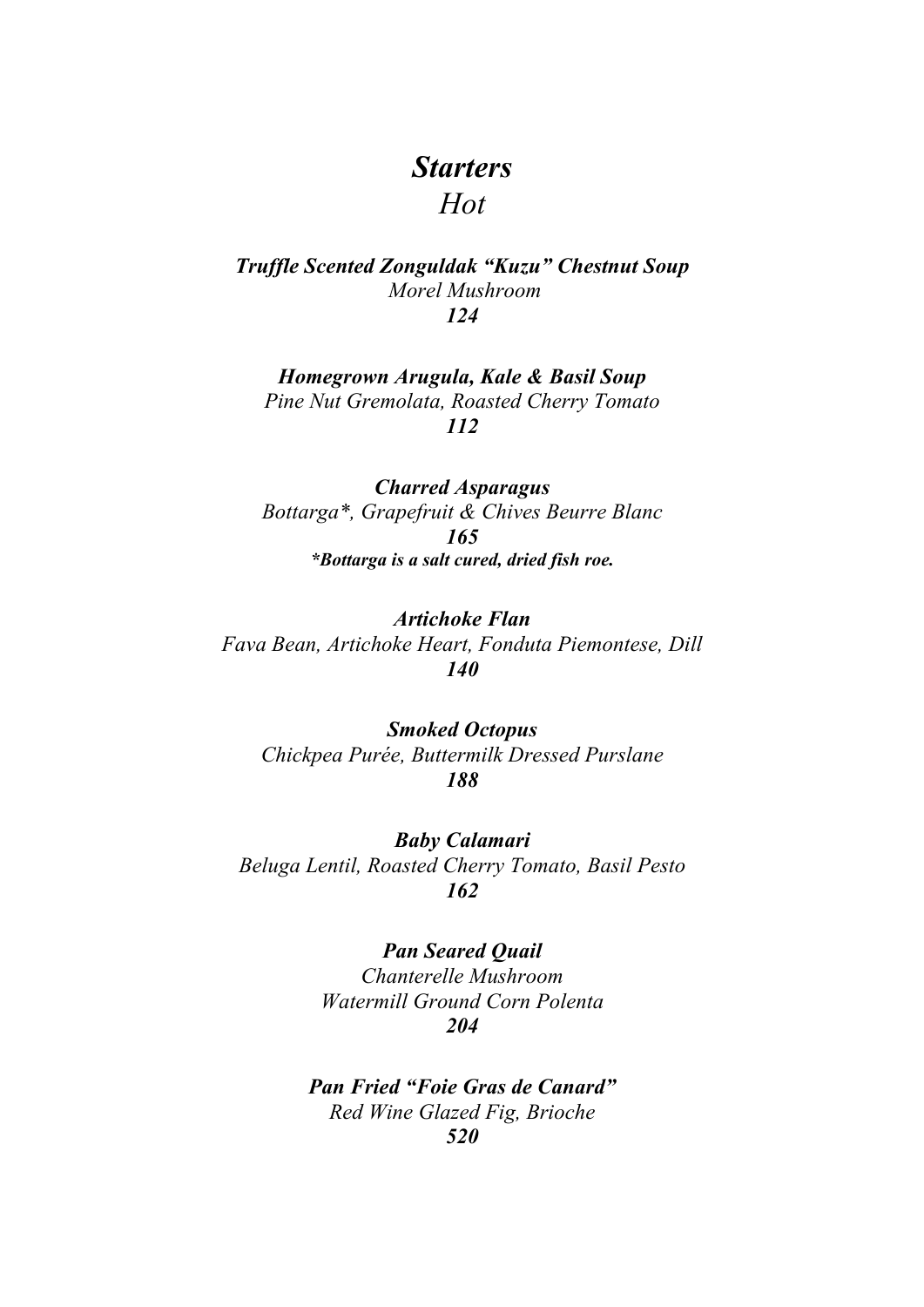## *Salads*

*With Homegrown Produce from our Culinary Garden*

#### *Purslane Salad*

*Avocado, Baby Lettuce, Celery, Lime, Fennel, Cherry Tomatoes 138*

#### *Artichoke Salad*

*Arugula, Lettuce, 18 mo. Grana Padano, Truffle Vinaigrette 148*

#### *Garden Salad*

*Garden Greens, Cherry Tomatoes, Ezine\* Cheese, Lemon Vinaigrette 110 \*Ezine is a full fat white brined cheese from Çanakkale.* 

*Quinoa Salad Orange, Apple, Bell Pepper, Garden Greens, Lemon Vinaigrette 124*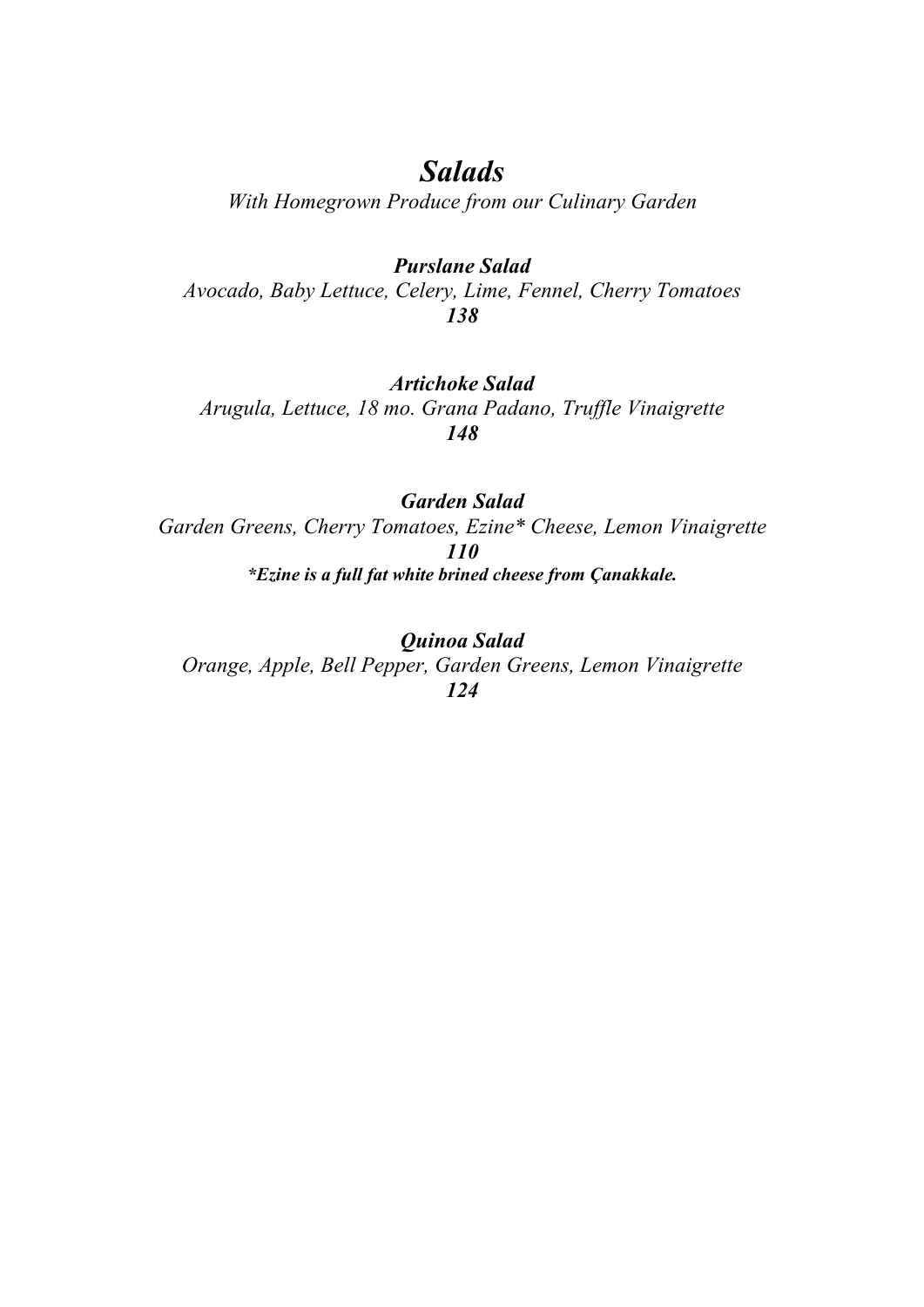### *Pasta*

*Hand-Made with Semolina Flour and Farm Eggs*

*Saffron Trofie\* Morel Mushrooms, Fava Bean, Fresh Herbs and Cream Small: 184 / Large: 230 \*Trofie is a handmade Liguria style pasta variety.* 

*Agnolotti\**

*Filled with Burrata & Mascarpone, Roasted Cherry Tomatoes Small: 180 / Large: 224 \*Agnolotti is a handmade Piemonte style pasta variety.* 

*Ravioli Filled with Lamb Ragù, Chestnut, Brown Butter, Parmiggiano Foam Small: 192 / Large: 236*

> *Tagliolini Seafood, Garlic, Spicy Summer Tomato Sauce Small: 222 / Large: 272*

> > *Tagliatelle Wild Mushrooms and Cream Small: 178 / Large: 218*

*Pappardelle Roasted Ragù Bolognese Small: 174 / Large: 216*

## *Risotto*

*Saffron and Baby Calamari Small: 188 / Large: 228*

*Asparagus, Mascarpone and Smoked Beef Bacon Small: 165 / Large: 210*

*Wild Mushrooms from "Ulupelit Village" Small: 178 / Large: 218*